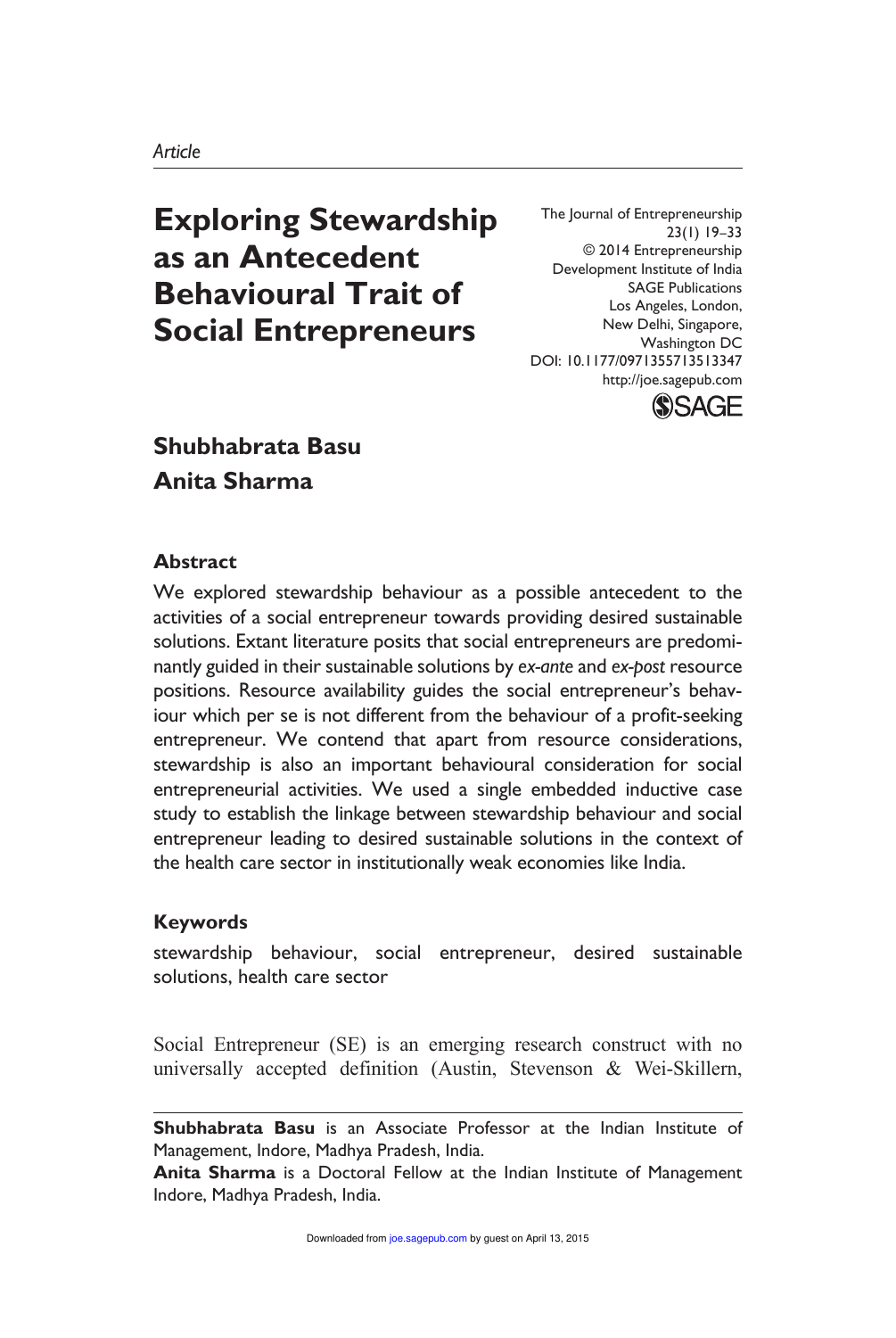2006; Swanson & Zhang, 2010). SE is variously defined in terms of an entrepreneur with a social vision and abilities to analyse, empathise, enthuse, communicate, enable, empower, advocate and mediate (De Leeuw, 1999; Mort, Weerawardena & Carnegie, 2003; Yunus, 2011 ). SE is a path-breaker and a creative, real world problem solver with powerful ideas (Bornstein, 2007; Zahra, Gedajlovic, Neubaum & Shulman, 2009). The activities of a SE lead towards sustainable solutions (Santos, 2012). The objective of the SE to provide sustainable solutions is normally embedded in social systems with the health care system being a typical example. Such solutions are the legitimate expectations of the civil society and the SE works towards attaining the same (Murray  $\&$ Frenk, 1999). Murray and Frenk (1999) also spoke of enhanced clientoriented responsiveness of SEs in the context of health care system. In the same context, the meritorious activities of the archetypical SE Florence Nightingale are well documented (Bornstein, 2007; Drayton, Brown & Hillhouse, 2006). Here, the predominant traits of SEs centre around (*i*) integrated, simple and affordable health care solutions (Haines et al., 2007; Molyneux, Ahmad, & Robertson, 2006), and (*ii*) care delivery models for sustainable solutions (Haase-Herrick, 2005; Santos, 2012). However, the predominant constraint in the integrated service content and the delivery process had been the availability of relevant resources. Murray et al. (1999), therefore, spoke of the need to bridge the 'know–do' gap in terms of available resources that provides sustainable solutions.

The resource–sustainable solutions linkage is then the point of departure for our article. We believe that positing resources as the primary constraint towards achieving sustainable solutions by the SE is too restricted a view. It simply does not help us to adequately distinguish an SE from an economic entrepreneur. By economic entrepreneur we mean the opportunity-seeking, profit-maximising entrepreneur. We believe that a key consideration should be embedded in the behavioural perspective of the SE which is beyond the risk-taking abilities, generation of pattern-breaking ideas (Light, 2006) and the sort. We believe that stewardship behaviour (SWB) should be a key input in the emergence and divergence of an SE from her well-researched sibling—the economic entrepreneur. For the purpose of this article, we have adopted the definition of SWB as the attitudes and behaviours that place the long-term best interests of a group ahead of the personal goals that serve an individual's self-interests within that group (Hernandez, 2008). With SWB thus defined, our research centres around investigating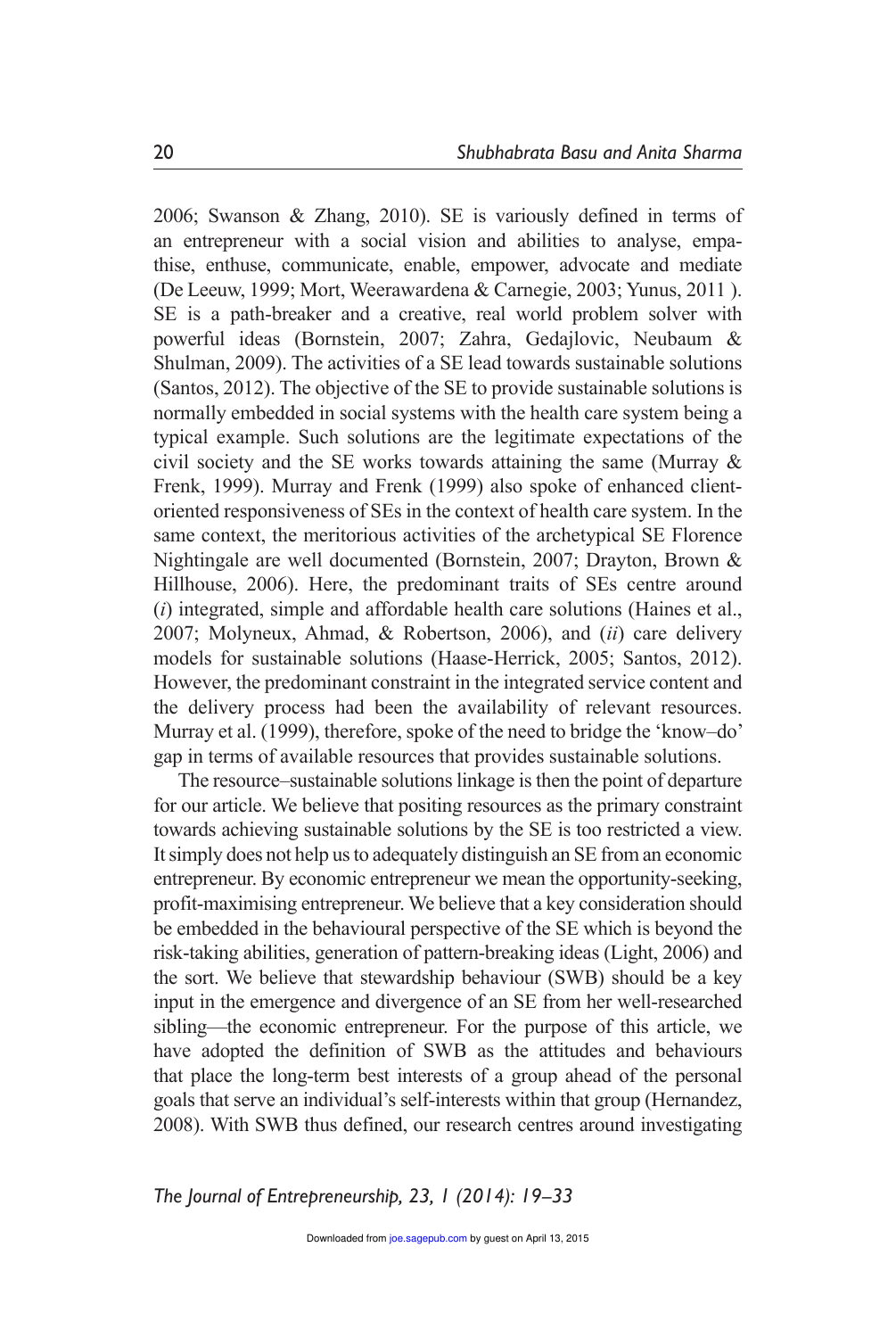the question: Other things being equal, does SWB enable an SE to provide desired sustainable solutions (DSS)?

### **Literature Review**

The construct SE had been seen from the perspective of a change agent with a problem-solving mission (Dees, 1998; Martin & Osberg, 2007; Peredo & McLean 2006). Studies highlighted the qualities of the actor in terms of proactiveness (Weerawardena & Mort, 2006) and innovativeness (Leadbeater, 2007). These qualities help the SE to sense and recognise opportunities and find a fit between unmet social and societal needs and resources (Mort, Weerawardena & Carnegie, 2003; Thompson, 2002). SEs exhibit the propensity to take risk and the desire to address unmet or underserved societal needs (Mair & Marti, 2006). Literature also focused on two broad aspects within an SE—(*i*) entrepreneurial behaviour in terms of risk-taking abilities (Henton, Melvile & Walesh, 1997) and (*ii*) activities leading to societal transformation (Alvord, Brown & Letts, 2004). The literature on the behaviour of SE closely mimics that of the economic entrepreneur. In terms of activities leading to societal transformation, the SE seeks resources that are either available *ex-ante* or created *ex-post* (Peteraf, 1993; Pfeffer & Salancik, 1978; Rumelt, 2005). Resources for an SE must lend sustainable solutions than sustainable advantages (Ormiston & Seymour, 2011; Santos, 2012). Consequently, the types of resources sought by the SE could be categorised as:

- 1. Financial Resources—Grants, donations (cash and kind), venture philanthropy, loans and partnerships (Aldrich, 1999).
- 2. Human Capital Resources—Volunteers, interns, staff and managers (Barney, 1991; Becker, 1964).
- 3. Social Capital Resources—Resource embedded in relationships of individuals, communities, partnerships, networks or societies through trust (Burt, 1992; Luthans & Youssef, 2004; Nahapiet & Ghoshal, 1998).
- 4. Physical Capital Resources—Technology, equipment, geographic location, buildings, information technologies and access to raw materials (Barney, 1991; Harris & Helfat, 1997).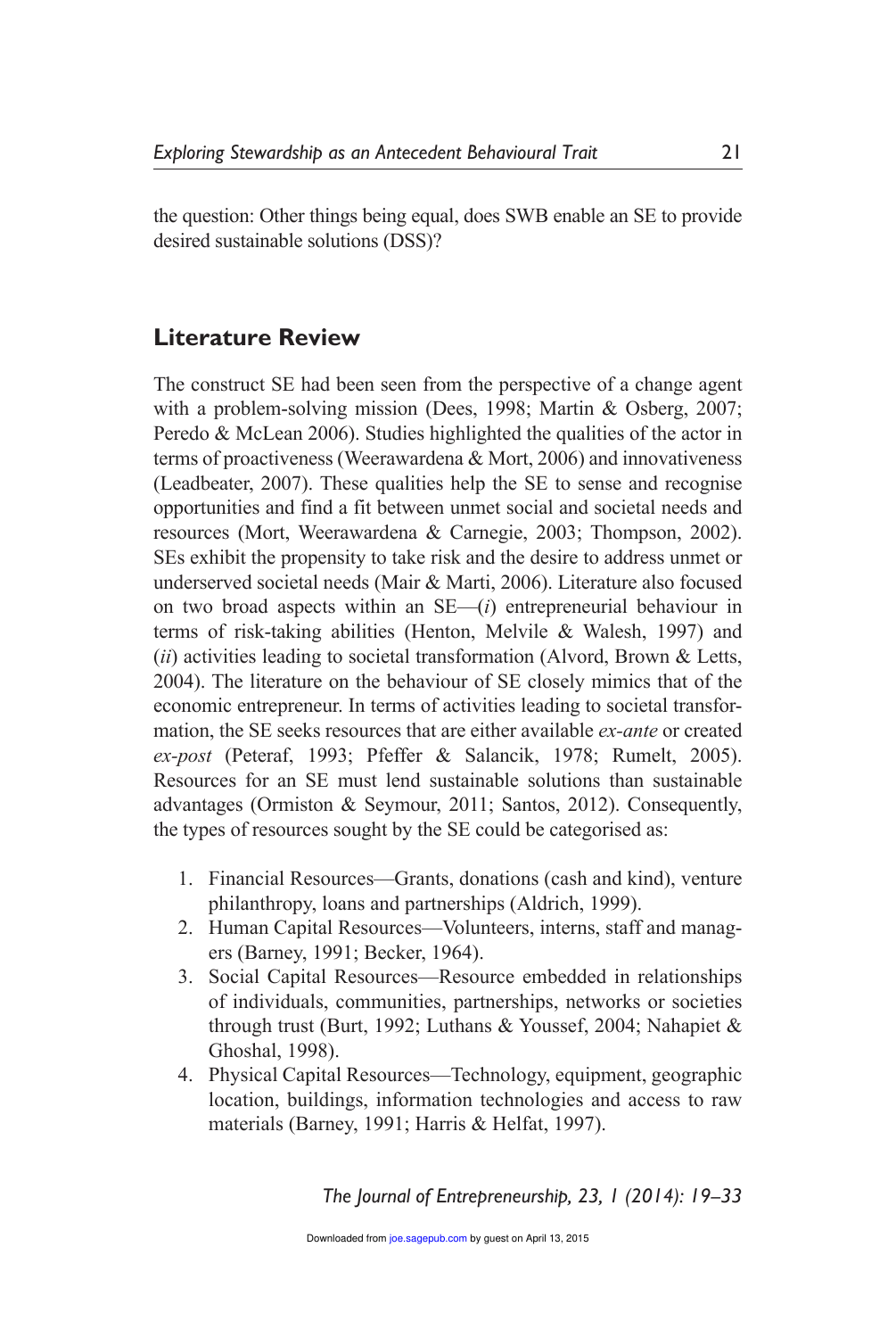The nature of resource requirement and the risk undertaken by the SE do not differentiate her from profit-seeking entrepreneur. The latter, desirous of profit maximisation, would push beyond acceptable norms, thereby reducing the residual value for the society. As a result, legal institutions emerge to enforce property rights (Demsetz, 1967; Emerson & Twersky, 1996). However, no governance mechanism has the capacity to serve and monitor at all levels. Therefore, SEs emerge to meet basic human needs and act as social change agents (Brugmann & Prahalad, 2007). The emergence of the SE is thus different from the emergence of her profit-seeking counterpart. Though both exhibit risk-taking abilities and can adopt any legal form (profit or not for profit), the SE either ploughs back her profit to enrich her service, or develops a subsistence model thus enlarging her stakeholder network towards sustainable solutions (Pearce, 2003; Yunus, 2011). We adopted the definition of 'risk-taking ability' as

[T]he perceived probability of receiving the rewards associated with success of a proposed situation, which is required by an individual before he will subject himself to the consequences associated with failure, the alternative situation providing less reward as well as less severe consequences than the proposed situation. (Brockhaus, 1980: 513)

The subsistence model, involving stakeholder network, can also be conceptualised by the concept of stewardship. Both SE and SWB have their linkages with societal normative expectations (Nicholls, 2010; Saltman & Ferroussier-Davis, 2000). For the purpose of our article, we have adopted the definition of SWB as 'the attitude and behaviours that place the long-term best interests of a group ahead of [the] personal goals that serve an individual's self-interests' (Hernandez, 2008). Consequently, importation of stewardship behaviour within the SE construct conveys the sense of service, responsibility and partnership (Block, 1993) as opposed to self-interest, dependence and control that characterises an economic entrepreneur. Extant literature explains SWB as the commitment of organisational leaders towards the welfare of all stakeholders (Donaldson & Preston, 1995) by placing the long-term best interests of the organisation and its stakeholders ahead of their self-interest (Davis, Schoorman & Donaldson, 1997). The aforesaid commitment is achieved through benevolence and loyalty (Welchman, 2008) that influences similar behaviours in others. We have adopted the definition of benevolence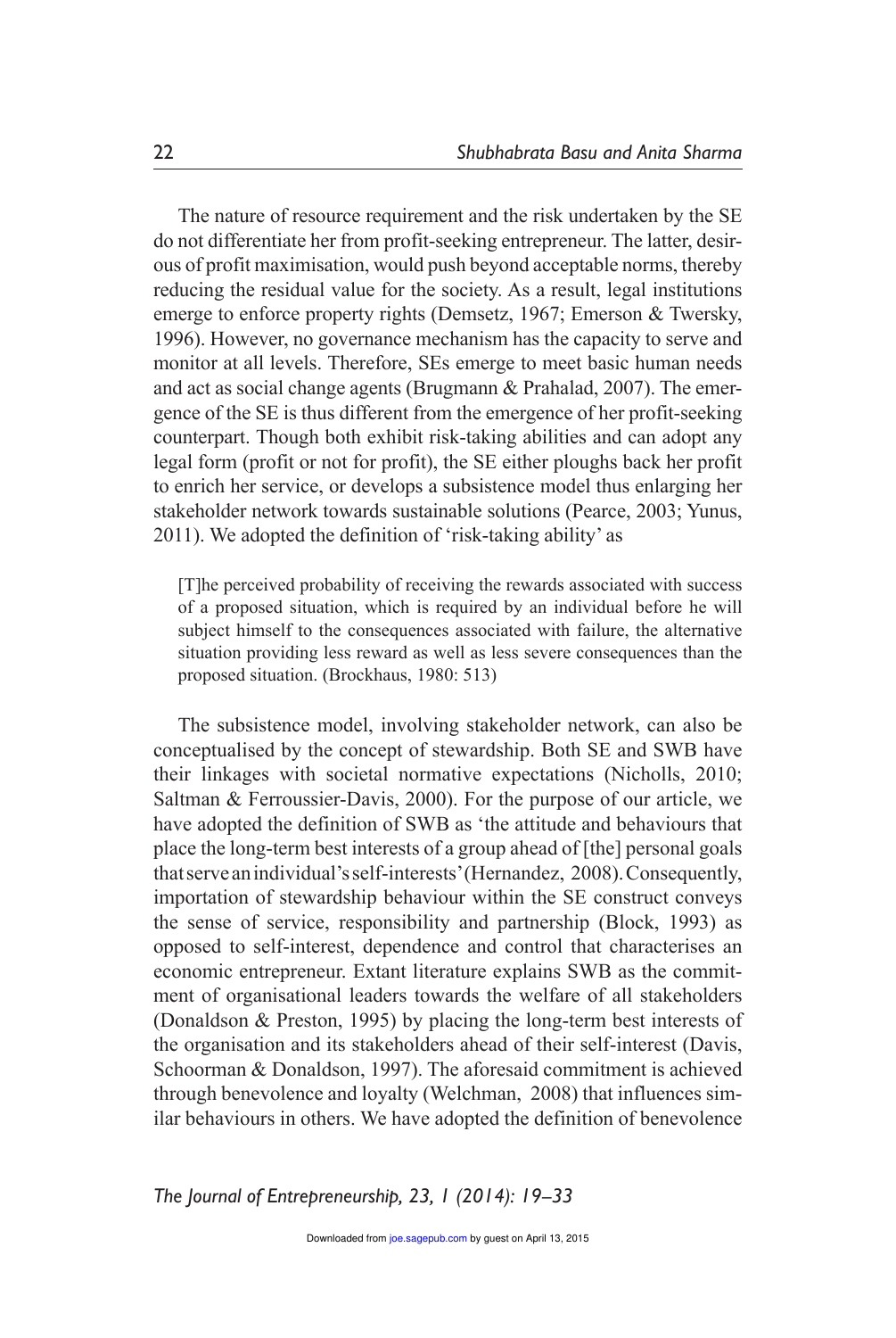as 'the extent of doing well without egocentric profit motive' (Mayer, Davis & Schoorman, 1995). Similarly, loyalty is defined as 'the capability of honouring the trust of trustor in case there is an extrinsic motivational conflict (monetary rewards)' (Rosanas & Velilla, 2003). Therefore, we believe that importing benevolence and loyalty (stewardship characteristics) as behavioural antecedents for the activities of an SE will lead her towards providing desired sustainable solutions. We define desired sustainable solutions as: (*i*) responsible management and wellbeing of the destitute, disabled and needy children, women and elderly persons; (*ii*) enabling education and employment; (*iii*) providing health, empowerment and human rights to the underprivileged. This is consistent with the conceptualisation of Elkington (1998) and WCED Report (1987). We proposed to advance the theory using the case research method.

### **Method**

We adopted a single embedded case study to explore the linkages between SWB and SE. The SE in the case is Mr Anshu Gupta, the founder of the organisation GOONJ. Anshu Gupta had been recognised as the Social Entrepreneur of the Year – 2012 by Schwab Foundation. The data for the case drew from both primary and secondary sources. Primary sources include in-depth interviews with the entrepreneur and on-site observations. Secondary data include archives from Schwab Foundation for Social Entrepreneurs, Stanford Social Innovation Review, International Institute for Sustainable Development, GOONJ's website and news video clippings. The case facts are described in the following.

### **Case Description<sup>1</sup>**

### *The Social Entrepreneur and the Trigger*

Anshu Gupta started his career as a freelance journalist. During one of his news errands in 1997–1998 in the streets of New Delhi, he met Habib, a disposer of unclaimed abandoned dead bodies from streets. For each dead body Habib was paid  $\bar{\bar{\xi}}$  20 (about 35 cents). Habib informed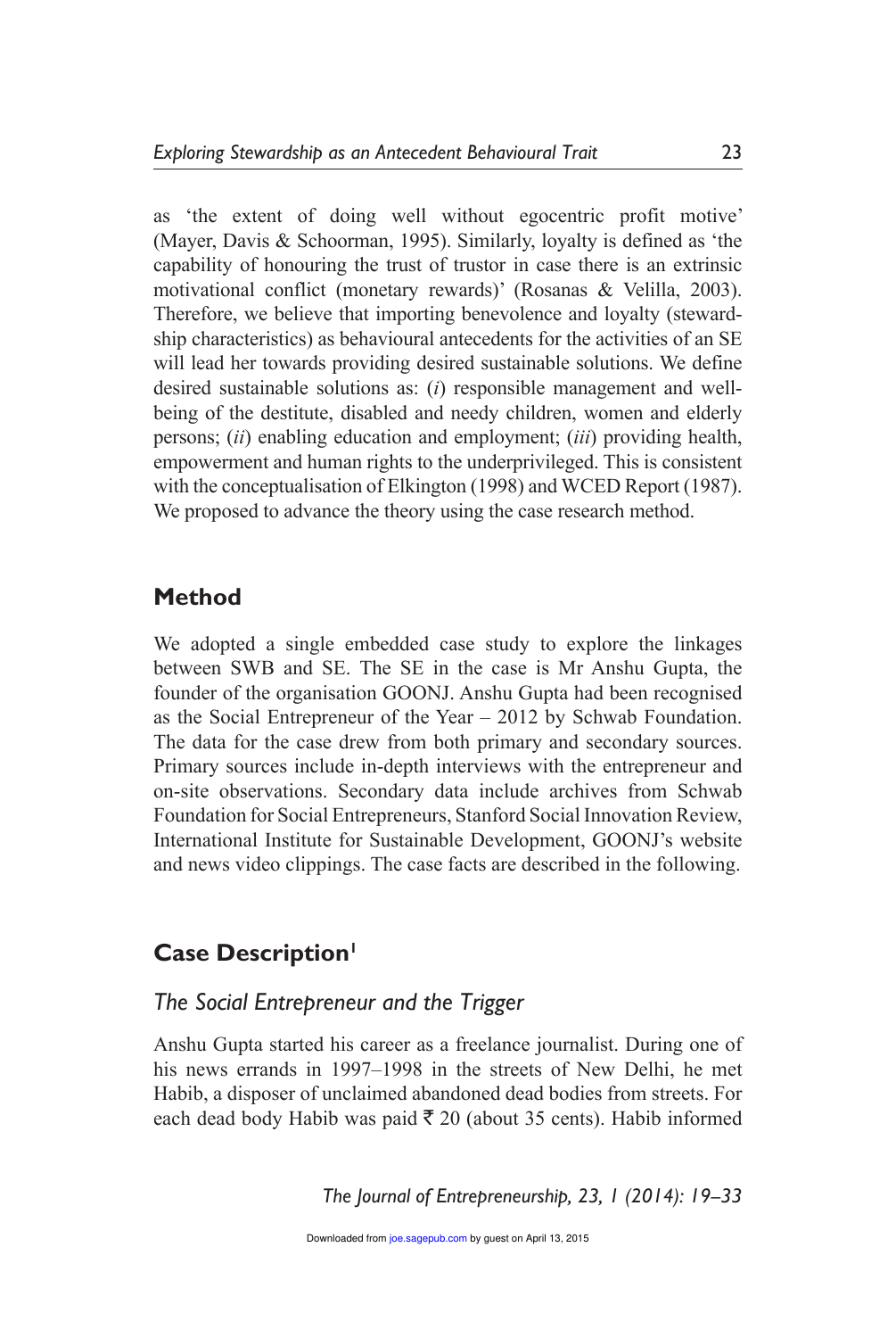that in summer while he would pick up 3–4 bodies, in winter the average would go up to 10–12 dead bodies in a 3–4 kilometres radius. That was a trigger that changed Anshu's perspective about the society. While he was aware of the three basic necessities of life (food, clothing and shelter), he realised that proper clothing could supplement shelter to some extent. This was especially true for the poor in winter who suffer the inevitable due to inadequate protection against the elements. In 1999, he left his journalism and advertising career and founded an organisation called GOONJ..a voice, an effort*..*, with just 67 personal clothing item. With that modest beginning, Anshu started his mission named *Vastra Samman* (dignity of the cloth) of reusing and refurbishing old clothes donated by others and providing the same to the poor. *Vastra Samman* became the flagship programme and its activities were carefully designed right from the collection of clothes to the end distribution. Donors are encouraged to contribute clothes in usable condition and also to contribute one rupee per cloth to meet the expenses. This is a deliberate effort of the organisation to free the contributor from the pride of donation and make him realise the pride of participation.

In 2002, GOONJ touched the much tabooed issue of providing sanitary napkins to the underprivileged. An in-depth research conducted by Anshu and his team, across the country, revealed unsightly facts imprinted on the psychology of the poorer segment of the society about menstrual cycles. They found that during menstruation, women use the dirtiest available piece of cloth; they wash and dry it after sunset due to social inhibition. The team also found that if there are two or three women in a family and their cycles are different, then they would share the same piece of cloth. The team also found that women are using absorbents like ash, husk, jute and gunny bags, dry leaves and grass and even plastic sheets. The psychological problem was exacerbated by poor infrastructure, unavailability of water and sanitation. In some extreme cases, these unsafe practices led to removal of uterus or even death due to tetanus or cervical cancer.

#### *The Special Initiatives*

With these alarming data in hand, GOONJ expanded the scope of *Vastra Samman* to collect old cloths for making sanitary napkins at their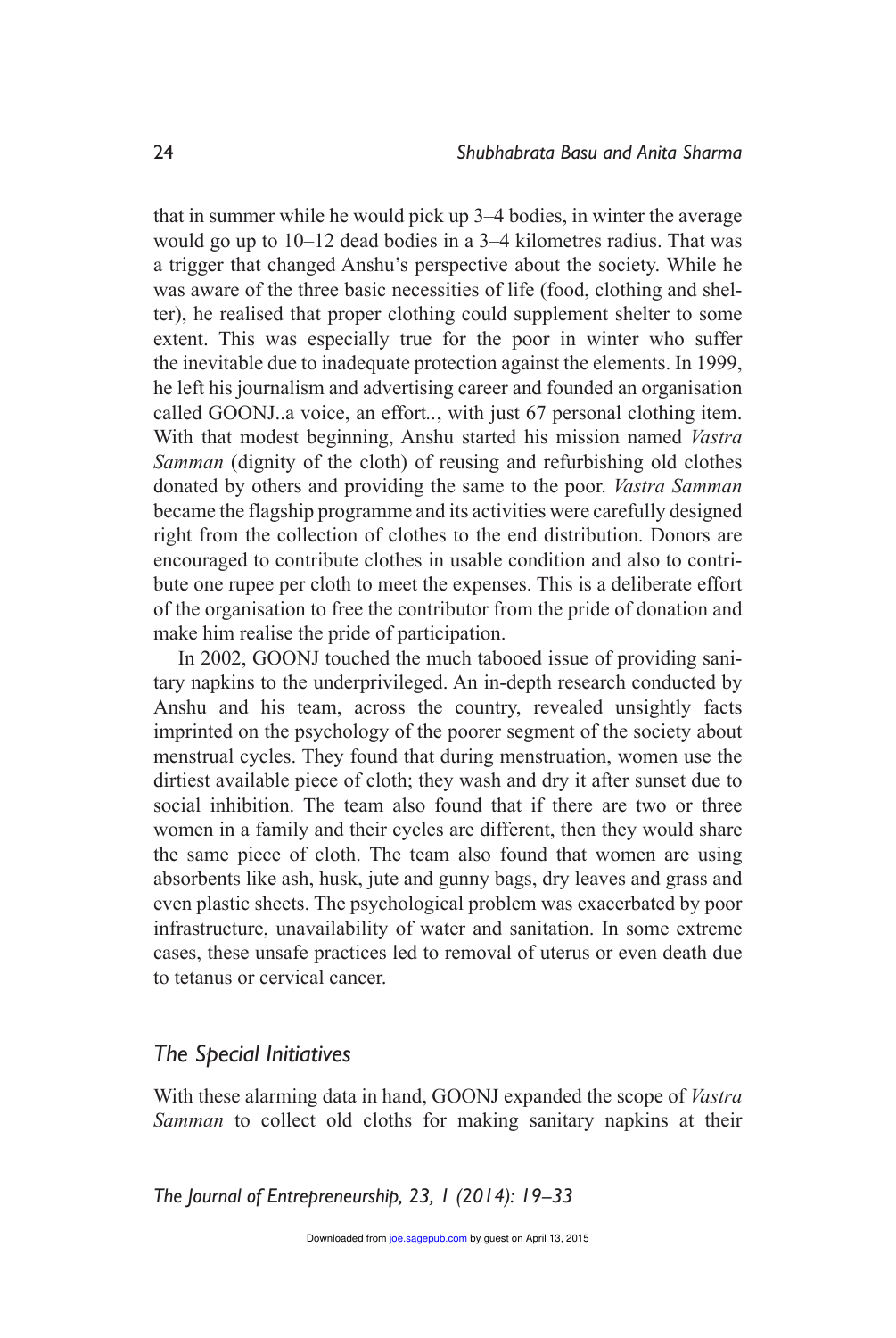processing centres. Backed by numerous exhibitions and awareness campaign, GOONJ was able to convince the underprivileged women to use recycled, easily disposable and biodegradable 'sanitary napkins' on regular basis. Prices were kept at a minimum to ensure affordability by the poorest section of the society. Consequently, the inputs were collected on a regular basis at various collection/donation centres. Maximum donation normally happens during Joy of Giving Week, usually in the Gandhi Jayanti (2nd of October) week every year.

### *Operational Details*

GOONJ's processing centres have various dedicated sub-units/sections, viz., sorting unit, washing section, drying section, stitching section and packaging unit. After magnet test the final products are packed in completely biodegradable paper bags and are stitched and packaged. GOONJ takes pains to see that its materials actually reach the intended recipients. The distribution of the processed cloths essentially happens through two main campaigns: GOONJ Rahat (GR) and Cloth for Work (CFW). While GR aims to facilitate the relief measures during calamities and natural disasters by addressing the problem of clothing, CFW encourages villagers to take up developmental activities, not imposed by outsiders and be remunerated with cloth, utensil or any other material in GOONJ's collection. CFW does not include any cash transaction. GOONJ follow strategy of partnership with the corporate, grass-root organisations, such as, Ashoka Fellows, the Indian Army and local panchayats. The partners facilitate collection as well as distribution of materials. GOONJ has collaborations with Johnson and Johnson and partnership with Easyday, More, Reliance Fresh and Star Bazaar for the collection of books, toys, clothes and other belongings and had a slogan 'Share the Language of Love'. GOONJ has also collaborated with Whirlpool through the slogan 'Ek Jodi Kapda' (a pair of cloth) to motivate people to contribute and donate their old belongings.

### *Resource Acquisition Process*

GOONJ is charity driven. However, it does not explicitly undertake fund-raising activities from retail contributors. However, it seeks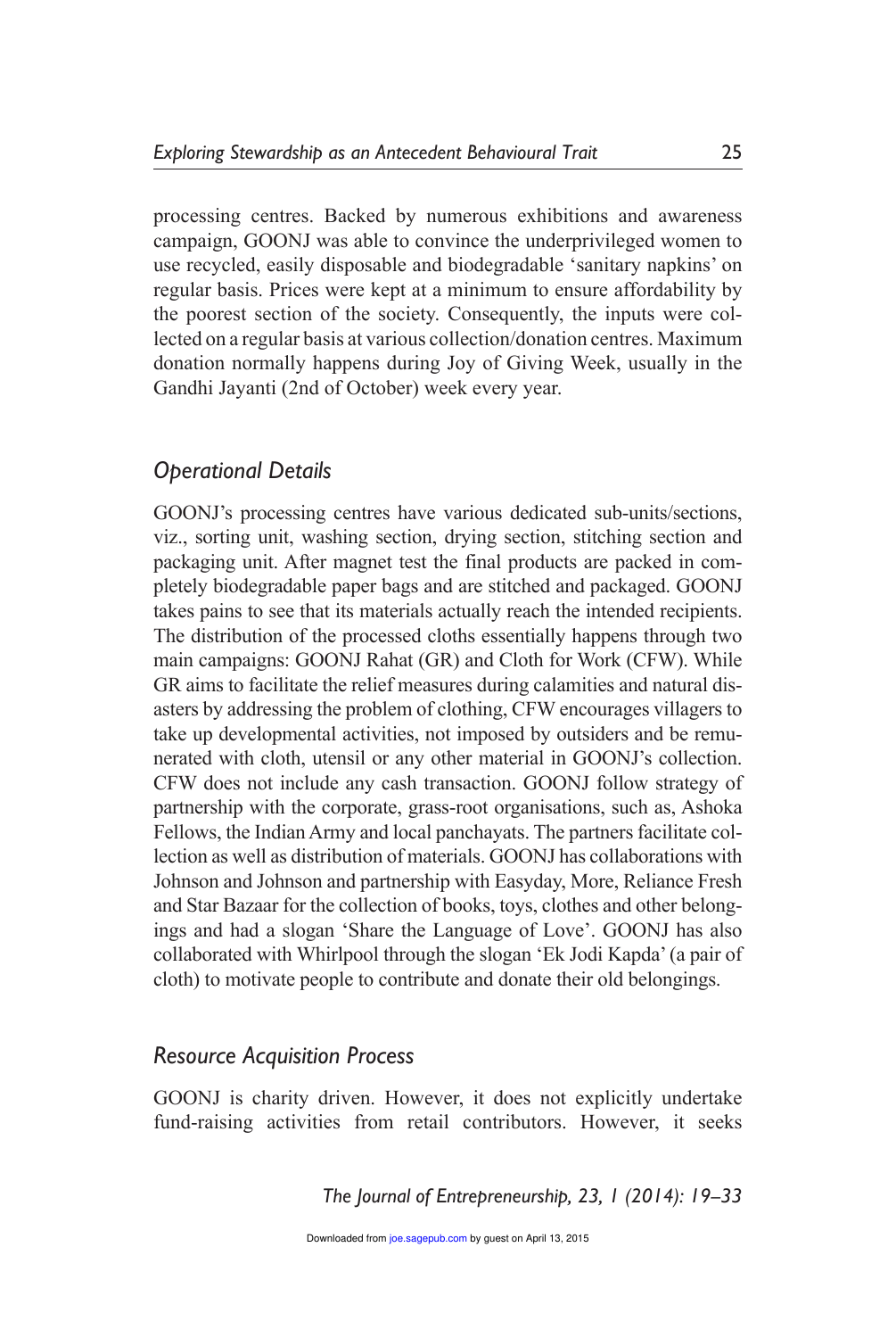specific partners or volunteers for financial support on a project to project basis. In general, cash comes from donations (Rahat), corporate grants (Whirlpool), innovation awards, membership fees, sale of scraps/newspapers and sale of material to corporate clients through exhibitions-cum-sale. The available cash is deployed in manufacturing and processing about 200,000 sanitary napkins per month.

### *Organisational Culture*

GOONJ's culture is modest, frugal and factual. It is very informal and democratic with no hierarchies or rigid guidelines. The majority of staffs are women who come from nearby areas in Sarita Vihar, Delhi. The local women manage most of the work with a focus on operational efficiencies through zero wastages and zero bribery. The stakeholders, both internal as well as external, are invited to share ideas and views. These day-long interactive sessions are called 'Meet the Change', wherein brainstorming sessions are conducted without any fixed agenda. However, the sessions ultimately lead to creative ideas for enhancing collection in the 'Joy of Giving Week'. Currently, GOONJ works across 21 states with about 250 partner groups to support in on-going implementation of GOONJ regular programmes. It has 10 offices with 150 full-time employees, approximately 50–60 graduates, around 300 paid interns and thousands of volunteers.

### *Emerging Challenges*

GOONJ, through its subsidy driven model, has been able to keep the price well below that of competition and within the reach of the poorest segment. However, the model is prone to threats from regulatory activities. For example, under health care programme, the Government of India has plans to bring sanitary napkins to 150 districts at subsidised rates. Similarly, corporate can venture into the base of the pyramid with institutional support or when they can harness scale economies. Any first mover advantage by GOONJ may well be offset by fast moving corporate. However, the acceptance by the grass-root consumers and the question of hazard-free disposal are still to be adequately addressed.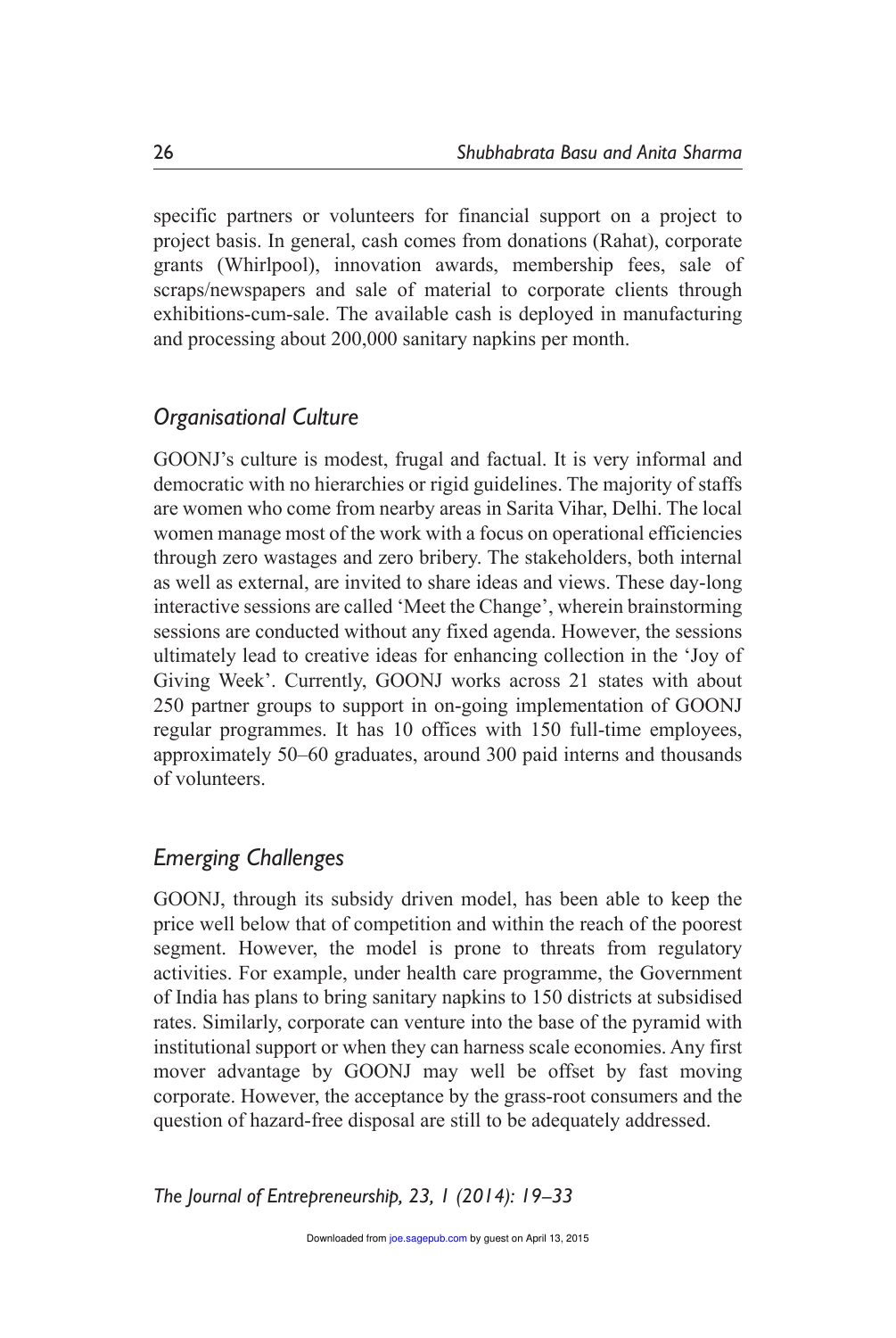# **Analysis**

We analysed the case by using an inductive approach. We performed a content analysis and selected relevant description and classified the same into suitable variables within our construct of interest. We then validated the same by drawing support from the literature. The analysis is presented in Table 1.

## **Discussion**

From the description and analysis of the case, it is apparent that an SE spots an opportunity for interventions into a societal problem (lack of adequate protection against the elements). However, *ex-ante* resources (Anshu's own clothing) and *ex-post* created resources (corporate and retail donors) enabled the entrepreneur to offer a solution. Subsequently he extended his scope of interventions and ventured into providing specific health care solutions to the poorest section of the society. The cost of providing the service exceeded the price of the deliverables leading to requirement of subsidies or subsistence from the internal and external stakeholders. This, by our adopted definition, is benevolence that pervades from the SE into the stakeholders. Further, given the option of allocating *ex-post* resources (clothes and other inputs) from the donors into other more profitable avocations, the entrepreneur and his organisation continued producing cheap and affordable napkins at a cost to the organisation. The price–performance trade-off for the service is likely to remain in favour of the entrepreneur, enabling him to sustain the desired service, despite possible future competitions in the same segment. We interpret this behaviour of the entrepreneur as loyalty towards his consumers through his defined purpose. Literature posits benevolence and loyalty under stewardship behaviour. Consequently, we propose that other things being equal, stewardship behaviour enables the SE to provide desired sustainable solutions. We present our findings in Figure 1.

In our broader schema of exploring the possibility of stewardship behaviour being an antecedent factor to the activities of an SE, the present study based on a single case is a small step. It suffers from the limitations of a single embedded case. Moreover, we have used only two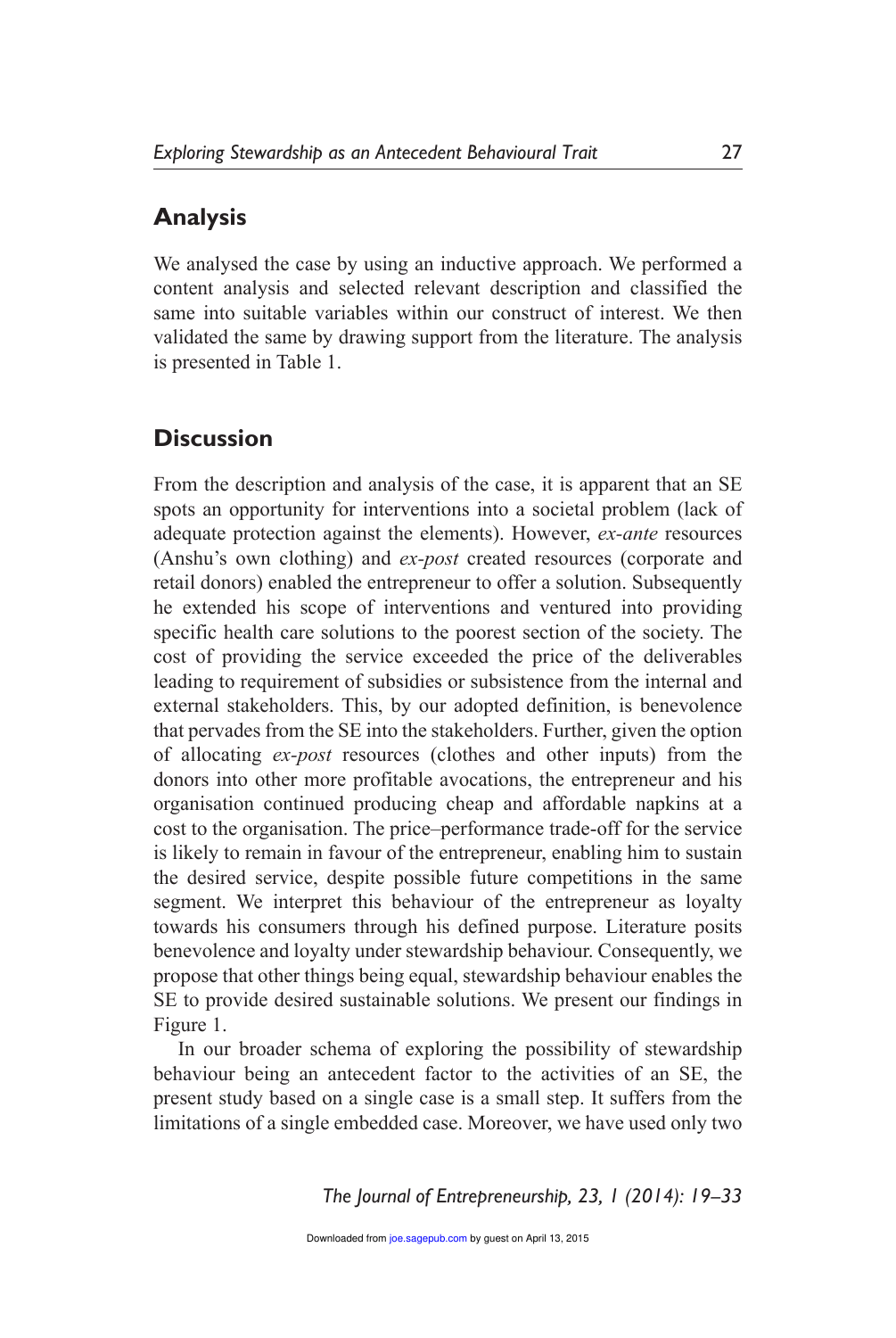| <b>Case Description</b>                                                                                                                                                                                     | Identification<br>Variable                                     | Construct                       | Literature Validation                                       |
|-------------------------------------------------------------------------------------------------------------------------------------------------------------------------------------------------------------|----------------------------------------------------------------|---------------------------------|-------------------------------------------------------------|
|                                                                                                                                                                                                             |                                                                |                                 |                                                             |
| organisation called GOONJa voice, an effort, with just 67 personal<br>In 1999, he left his journalism and advertising career and founded an<br>clothing item                                                | Risk-taking ability Social<br>breaking ideas)<br>(with pattern | Entrepreneur                    | Weerawardena and<br>Mort (2006); Light<br>Brockhaus (1980); |
| In 2002, GOON touched the much tabooed issue of providing sanitary<br>napkins to the underprivileged                                                                                                        |                                                                |                                 | (2006)                                                      |
| GOON  is charity driven-however, it does not explicitly undertake<br>fund-raising activities from retail contributors                                                                                       | <b>Benevolence</b>                                             | Stewardship<br>Behaviour        | Mayer et al. (1995);<br>Welchman (2008)                     |
| Available cash is deployed in manufacturing and processing about 200,000<br>sanitary napkins per month                                                                                                      |                                                                |                                 |                                                             |
| Prices were kept minimal to ensure affordability by the poorest section<br>of the society                                                                                                                   |                                                                |                                 |                                                             |
| innovation awards, membership fees, sale of scraps/newspapers and sale<br>Cash comes from donations (Rahat), corporate grants (Whirlpool),<br>of material to corporate clients through exhibitions-cum-sale |                                                                |                                 |                                                             |
| Deliberate effort from the organisation to free the contributor from the<br>pride of donation and make him realise the pride of participation                                                               |                                                                |                                 |                                                             |
| The stakeholders, both internal as well as external, are invited to share<br>ideas and views                                                                                                                | Loyalty (internal<br>stakeholders)                             | Stewardship<br><b>Behaviour</b> | Rosanas and Velilla<br>(2003); Welchman                     |
| The local women manage most of the work with a focus on operational<br>efficiencies through zero wastages and zero bribery                                                                                  |                                                                |                                 | (2008)                                                      |

Table 1. Analysis of Embedded Phenomena in the Case under Study **Table 1.** Analysis of Embedded Phenomena in the Case under Study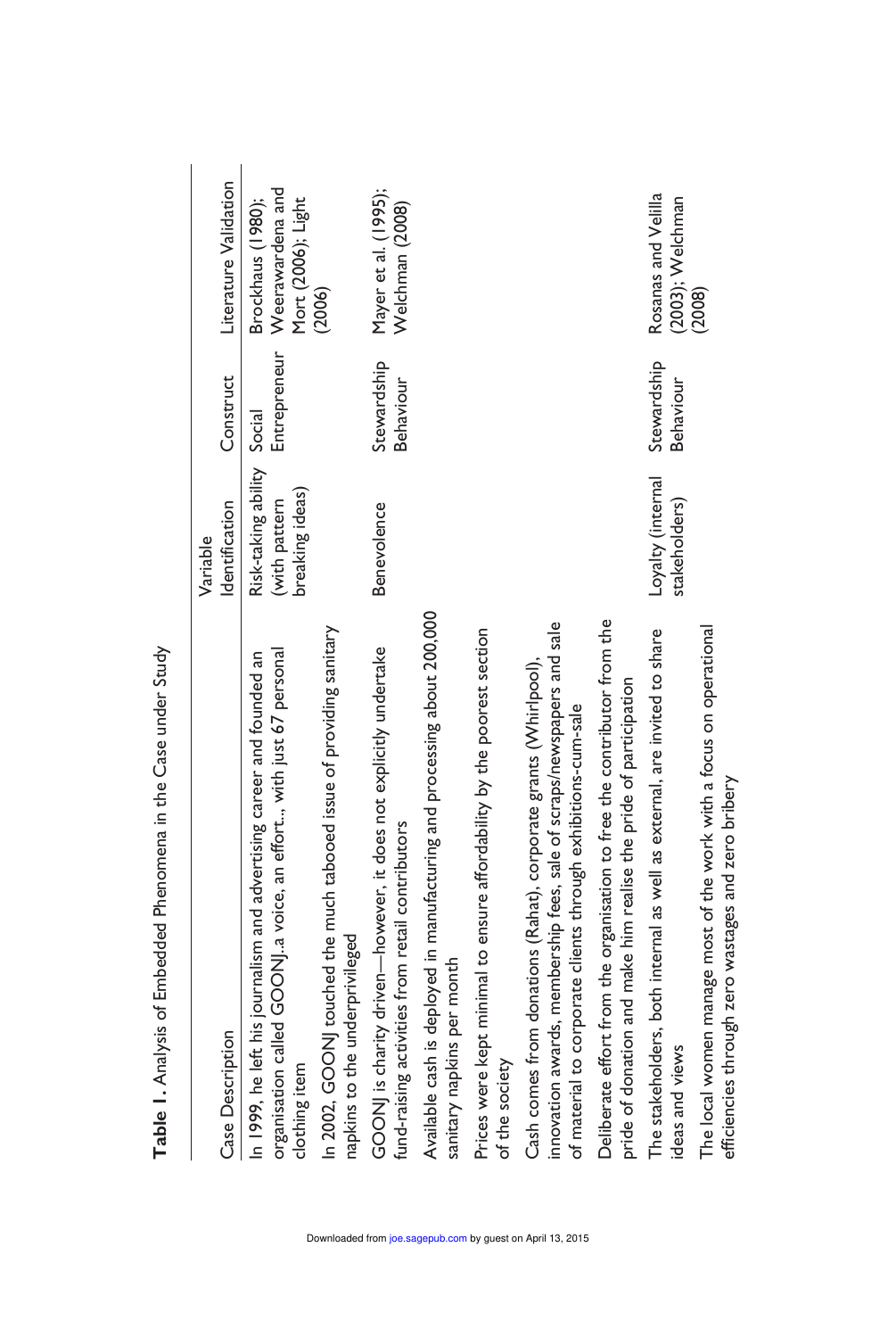| papers and sale of material to corporates through exhibitions-cum-sale<br>(Whirlpool), innovation awards, membership fees, sale of scraps/news-<br>Cash inflows are primarily from donations (Rahat), corporate grants | Financial                                         | Resources                           | Becker (1964); Burt<br>Aldrich (1999);<br>Barney (1991);               |
|------------------------------------------------------------------------------------------------------------------------------------------------------------------------------------------------------------------------|---------------------------------------------------|-------------------------------------|------------------------------------------------------------------------|
| 150 full-time people and approximately 50-60 are graduates and more<br>than 300 paid interns and thousands of volunteers                                                                                               | Human                                             |                                     | Luthans and Youssef<br>and Ghoshal (1998);<br>1992); Nahapiet          |
| Partnership with the corporate, grass-root organisations, such as,<br>Ashoka Fellows, the Indian Army and local Panchayats                                                                                             | Social                                            |                                     | (2004); Harris and<br>Helfat (1997)                                    |
| Various collection/donation centres, processing centre, transportation<br>facilities                                                                                                                                   | Physical                                          |                                     |                                                                        |
| GOON] collected old cloths through Vastra Samman initiatives and<br>started making 'sanitary napkins' at their processing centre                                                                                       | Innovative;<br>Adaptive                           | Creating<br>Value                   | Mort et al. (2003);<br>Santos (2012);                                  |
| Day-long interactive sessions called 'Meet the Change', wherein brain-<br>storming sessions are conducted leading to creative ideas meant for<br>enhancing collection during 'Joy of Giving Week'                      |                                                   | Activities                          | Seymour (2011)<br>Ormiston and                                         |
| Cloth for Work (CFW) initiatives                                                                                                                                                                                       |                                                   |                                     |                                                                        |
| Backed by numerous exhibitions and awareness campaign, GOONJ was<br>able to convince the underprivileged women to regularly use recycled,<br>easily disposable and biodegradable sanitary napkins                      | through available<br>Value creating<br>activities | Sustainable<br>Solutions<br>Desired | Santos (2012); Zahra<br>et al. (2006); Pearce<br>et al. (2009); Austin |
| Prices were kept minimal to ensure affordability by the poorest section<br>of the society                                                                                                                              | resources                                         |                                     | Herrick (2005);<br>(2011); Haase-<br>(2003); Yunus                     |
| Competition from regulators or private players can be beaten through<br>trust or price-performance means                                                                                                               |                                                   |                                     | Murray & Frenk<br>(1999)                                               |
| GOON] better positioned for grass-root consumers in providing hazard-<br>free products                                                                                                                                 |                                                   |                                     |                                                                        |
| Source: Authors.                                                                                                                                                                                                       |                                                   |                                     |                                                                        |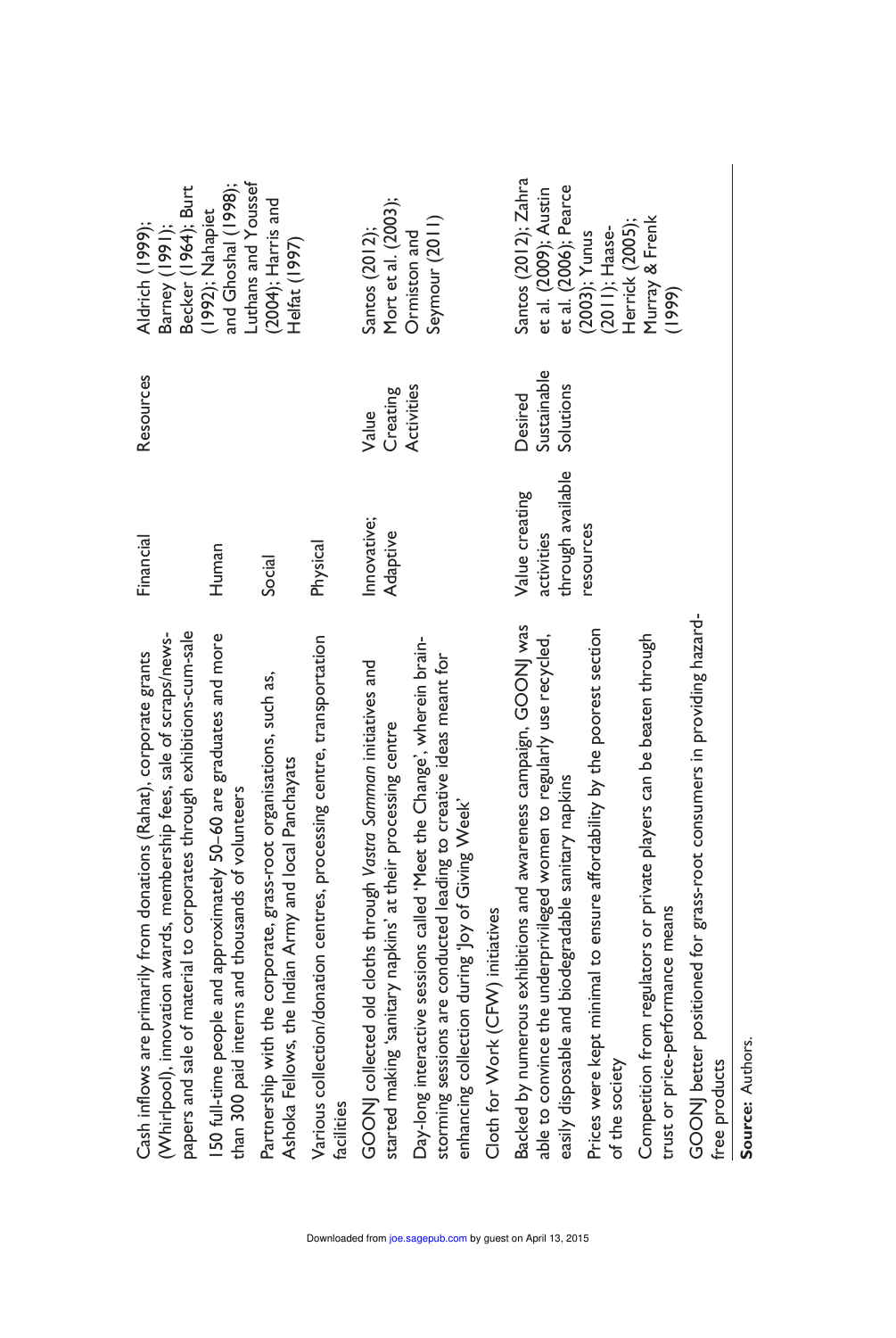



variables to define stewardship construct. Therefore, for greater generalisability, more number of cases and usage of more variables within the constructs of interest will have to be considered besides measuring the strength of the linkages. Last but not least, we have not considered environmental protection and economic growth as measures for desirable sustainable solutions in the current study. We shall endeavour to accommodate the same in our future research.

#### **Note**

1. Sources: (1) www.csmonitor.com/World/Making-a-difference/2013/0222/Anshu-Gupta-brings-clothing-for-dignity-to-India and www.goonj.org (accessed on 27 February 2013). (2) Indian Retail Brands: Easyday-Bharti Retail; More-Aditya Birla Group; Reliance Fresh-Reliance Industries; and Star Bazaar-TATA Group.

#### **References**

Aldrich, H. (1999). *Organizations evolving*. London: SAGE Publications.

- Alvord, S.H., Brown, L.D., & Letts, C.W. (2004). Social entrepreneurship and societal transformation: An exploratory study. *The Journal of Applied Behavioral Science*, *40*(3), 260–282.
- Austin, J., Stevenson, H., & Wei-Skillern, J. (2006). Social and commercial entrepreneurship: Same, different, or both? *Entrepreneurship Theory & Practice*, *30*(1), 1–22.
- Barney, J.B. (1991). Firm resources and sustained competitive advantage. *Journal of Management*, *17*(1), 99–120.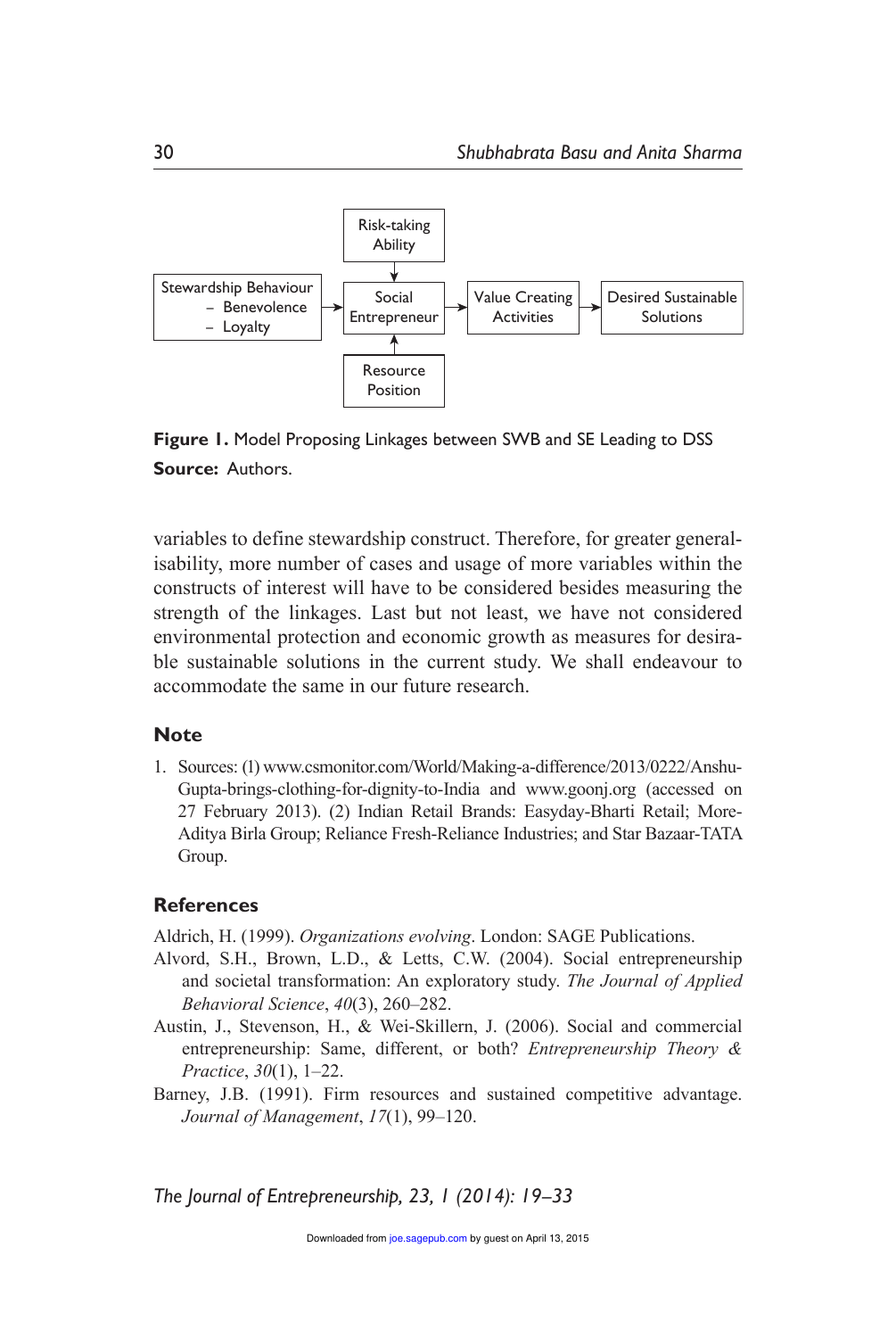- Becker, G.S. (1964). *Human capital: A theoretical and empirical analysis, with special reference to education*. Chicago: University of Chicago Press.
- Block, P. (1993). *Stewardship: Choosing service over self-interest*. San Francisco: Berrett-Koehler.
- Bornstein, D. (2007). *How to change the world: Social entrepreneurs and the power of new ideas*. New York: Oxford University Press.
- Brockhaus, R.H. (1980). Risk taking propensity of entrepreneurs. *Academy of Management Journal*, *23*(3), 509–520.
- Brugmann, J., & Prahalad, C.K. (2007). Cocreating business's new social compact. *Harvard Business Review*, *85*(2), 80–90.
- Burt, R.S. (1992). *Structural holes*. Cambridge: Harvard University Press.
- Davis, J.H., Schoorman, F.D., & Donaldson, L. (1997). Toward a stewardship theory of management. *Academy of Management Review*, *22*(1), 20–47.
- Dees, J.G. (1998). *The meaning of Social Entrepreneurship*. California: Stanford University.
- De Leeuw, E. (1999). Healthy cities: Urban social entrepreneurship for health. *Health Promotion International*, *14*(3), 261–270.
- Demsetz, H. (1967). Toward a theory of property rights. *American Economic Review*, *57*(2), 347–359.
- Donaldson, L., & Davis, J.H. (1991). Stewardship theory or agency theory: CEO governance and shareholder returns. *Australian Journal of Management*, *16*(1), 49–64.
- Donaldson, T., & Preston, L.E. (1995). The stakeholder theory of the corporation: Concepts, evidence, and implications. *Academy of management Review*, *20*(1), 65–91.
- Drayton, W., Brown, C., & Hillhouse, K. (2006). Integrating social entrepreneurs into the 'health for all' formula. *Bulletin of the World Health Organization*, *84*(8), 591–591.
- Elkington, J. (1998). Partnerships from cannibals with forks: The triple bottom line of 21st century business. *Environmental Quality Management*, *8*(1), 37–51.
- Emerson, J., & Twersky, F. (1996). *New social entrepreneurs: The success, challenge and lessons of non-profit enterprise creation*. San Francisco: The Roberts Foundation, Homeless Economic Development Fund.
- Haase-Herrick, K.S. (2005). The opportunities of stewardship. *Nursing Administration Quarterly*, *29*(2), 115–118.
- Haines, A., Sanders, D., Lehmann, U., Rowe, A.K., Lawn, J.E., Jan, S., & Bhutta, Z. (2007). Achieving child survival goals: Potential contribution of community health workers. *The Lancet*, *369*(9579), 2121–2131.
- Harris, D., & Helfat, C. (1997). Specificity of CEO human capital and compensation. *Strategic Management Journal*, *18*(11), 895–920.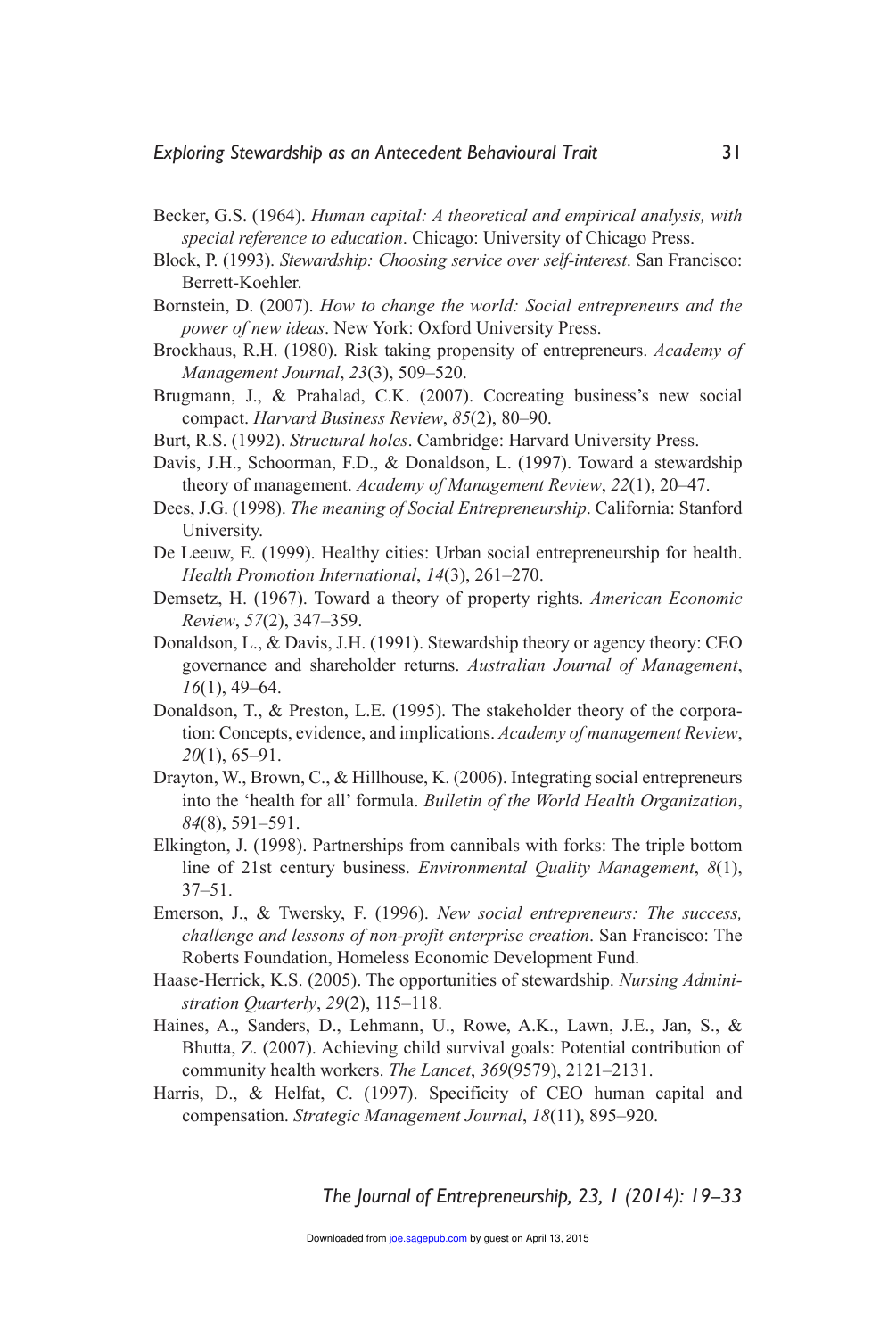- Henton, D., Melvile, J., & Walesh, K. (1997). *Grassroots leaders for a new economy: How civic entrepreneurs are building prosperous communities*. San Francisco: Jossey-Bass Publishers.
- Hernandez, M. (2008). Promoting stewardship behaviour in organizations: A leadership model. *Journal of Business Ethics*, *80*(2), 121–128.
- Leadbeater, C. (2007). *Social enterprise and social innovation: Strategies for the next ten years*. London: Cabinet Office.
- Light, P.C. (2006). Reshaping social entrepreneurship. *Stanford Social Innovation Review*, *4*(3), 47–51.
- Luthans, F., & Youssef, C.M. (2004). Human, social, and now positive psychological capital management: Investing in people for competitive advantage. *Organizational Dynamics*, *33*(2), 143–160.
- Mair, J., & Marti, I. (2006). Social entrepreneurship research: A source of explanation, prediction, and delight. *Journal of World Business*, *41*(1), 36–44.
- Martin, R.L., & Osberg, S. (2007). Social entrepreneurship: The case for definition. *Stanford Social Innovation Review*, *5*(2), 27–39.
- Mayer, R.C., Davis, J.H., & Schoorman, F.D. (1995). An integrative model of organizational trust. *Academy of Management Review*, *20*(3), 709–734.
- Molyneux, E., Ahmad, S., & Robertson, A. (2006). Improved triage and emergency care for children reduces inpatient mortality in a resourceconstrained setting. *Bulletin of the World Health Organization*, *84*(4), 314–319.
- Mort, G.S., Weerawardena, J., & Carnegie, K. (2003). Social entrepreneurship: Towards conceptualisation. *International Journal of Nonprofit and Voluntary Sector Marketing*, *8*(1), 76–88.
- Murray, C.J.L., & Frenk, J. (1999). *A WHO framework for health system performance assessment*. Retrieved from http://wwwlive.who.int/entity/ healthinfo/paper06.pdf (accessed on 2 January 2013).
- Nahapiet, J., & Ghoshal, S. (1998). Social capital, intellectual capital, and the organizational advantage. *Academy of Management Review*, *23*(2), 242–266.
- Nicholls, A. (2010). The legitimacy of social entrepreneurship: Reflexive isomorphism in a preparadigmatic field. *Entrepreneurship Theory and Practice*, *34*(4), 611–633.
- Ormiston, J., & Seymour, R. (2011). Understanding value creation in social entrepreneurship: The importance of aligning mission, strategy and impact measurement. *Journal of Social Entrepreneurship*, *2*(2), 125–150.
- Pearce, J. (2003). *Social enterprise in any town*. London: Calouste Gulbenkian Foundation.
- Peredo, A.M., & McLean, M. (2006). Social entrepreneurship: A critical review of the concept. *Journal of World Business*, *41*(1), 56–65.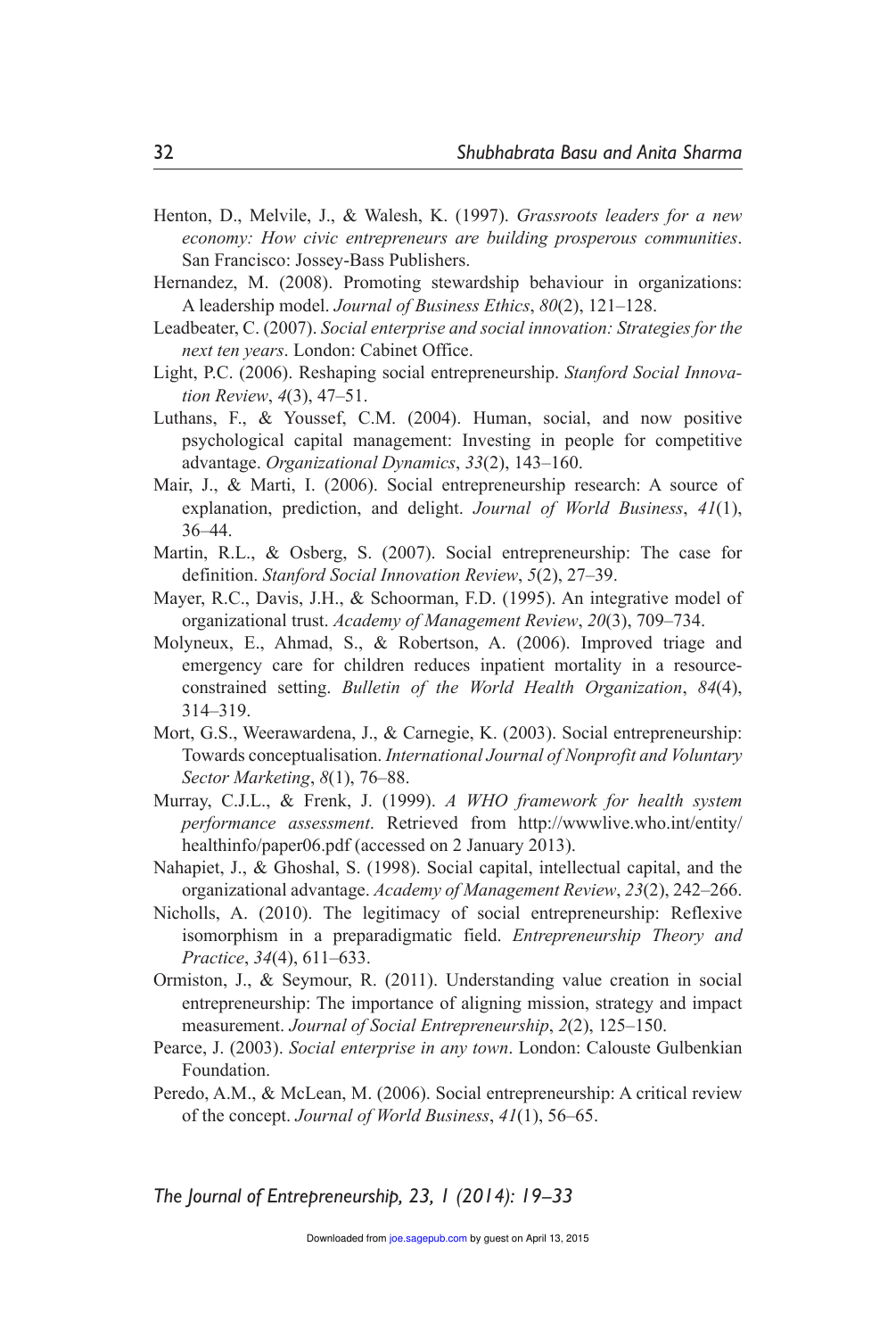- Peteraf, M.A. (1993). The cornerstones of competitive advantage: A resource based view. *Strategic Management Journal*, *14*(3), 179–191.
- Pfeffer, J., & Salancik, G. (1978). *The external control of organizations: A resource dependence perspective*. New York: Harper and Row.
- Rosanas, J.M., & Velilla, M. (2003). Loyalty and trust as the ethical bases of organizations. *Journal of Business Ethics*, *44*(1), 49–59.
- Rumelt, R. (2005). Theory, strategy, and entrepreneurship. *Handbook of Entrepreneurship Research*, *2*, 11–32.
- Saltman, R.B., & Ferroussier-Davis, O. (2000). The concept of stewardship in health policy. *Bulletin of the World Health Organization*, *78*(6), 732–739.
- Santos, F.M. (2012). A positive theory of social entrepreneurship. *Journal of Business Ethics*, *111*(3), 335–351.
- Swanson, L.A., & Di Zhang, D. (2010). The social entrepreneurship zone. *Journal of Nonprofit & Public Sector Marketing*, *22*(2), 71–88.
- Thompson, J.L. (2002). The world of the social entrepreneur. *International Journal of Public Sector Management*, *15*(5), 412–431.
- Weerawardena, J., & Mort, G.S. (2006). Investigating social entrepreneurship: A multidimensional model. *Journal of World Business*, *41*(1), 21–35.
- Welchman, J. (2008). The virtues of stewardship. *Environmental Ethics*, *21*(4), 411–423.
- World Commission on Environment and Development (WCED). (1987). *Our Common Future*. Oxford (UK): Oxford University Press (Brundtland Report).
- Yunus, M. (2011). Building Social Business: The New Kind of Capitalism that Serves Humanity's Most Pressing Needs. New York: Public Affairs.
- Zahra, S.A., Gedajlovic, E., Neubaum, D.O. & Shulman, J.M. (2009). A typology of social entrepreneurs: Motives, search processes and ethical challenges. *Journal of Business Venturing*, *24*(5): 519–532.